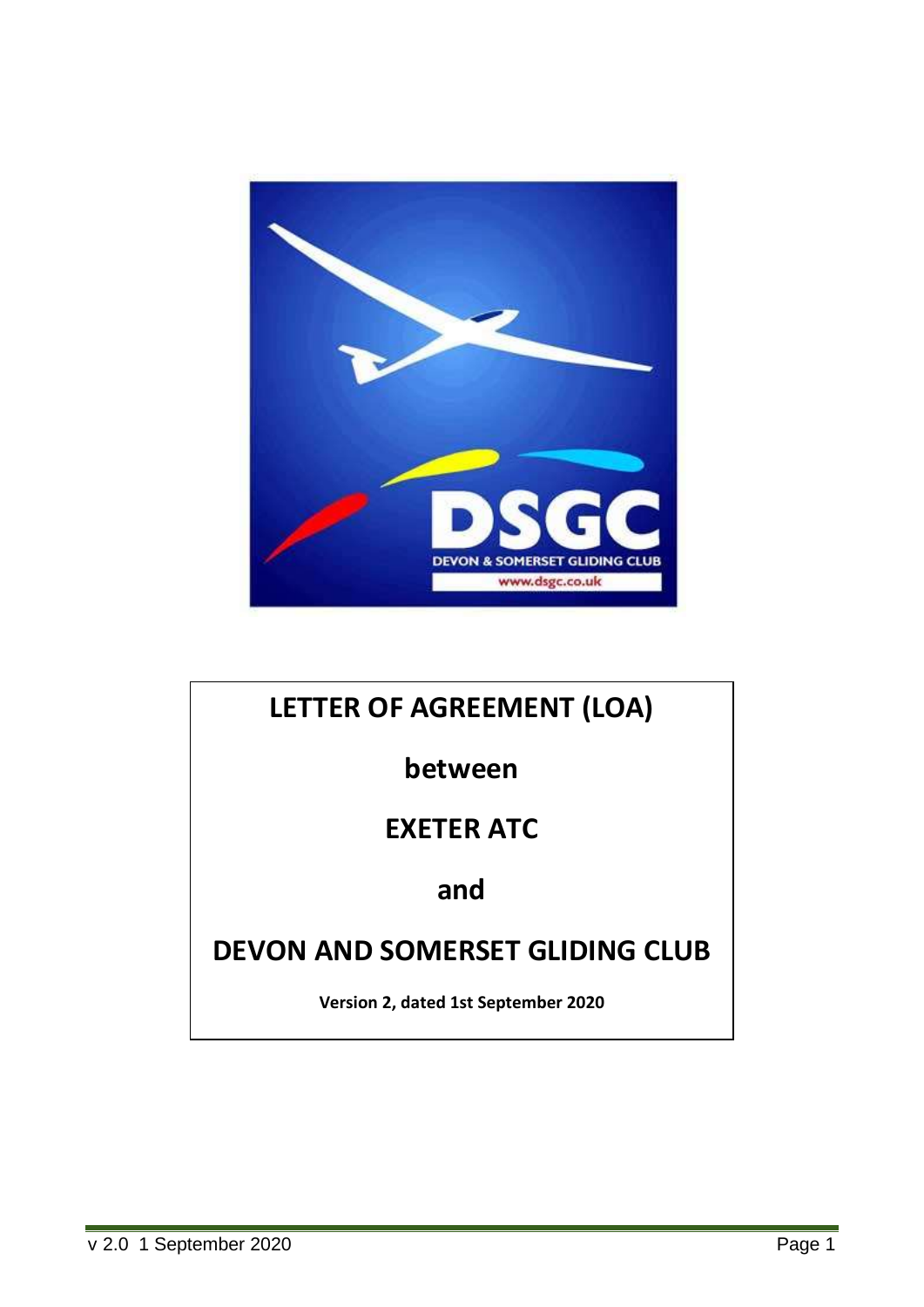## **Contents**

| Part        | Subject                                 | <b>Latest Amendment</b> |
|-------------|-----------------------------------------|-------------------------|
|             | Introduction: Title Page and Signatures | August 2020             |
| Part One:   | Airspace Limits and Times of Activation | August 2020             |
| Part Two:   | <b>Procedures</b>                       | August 2020             |
| Part Three: | Airspace Maps                           | August 2020             |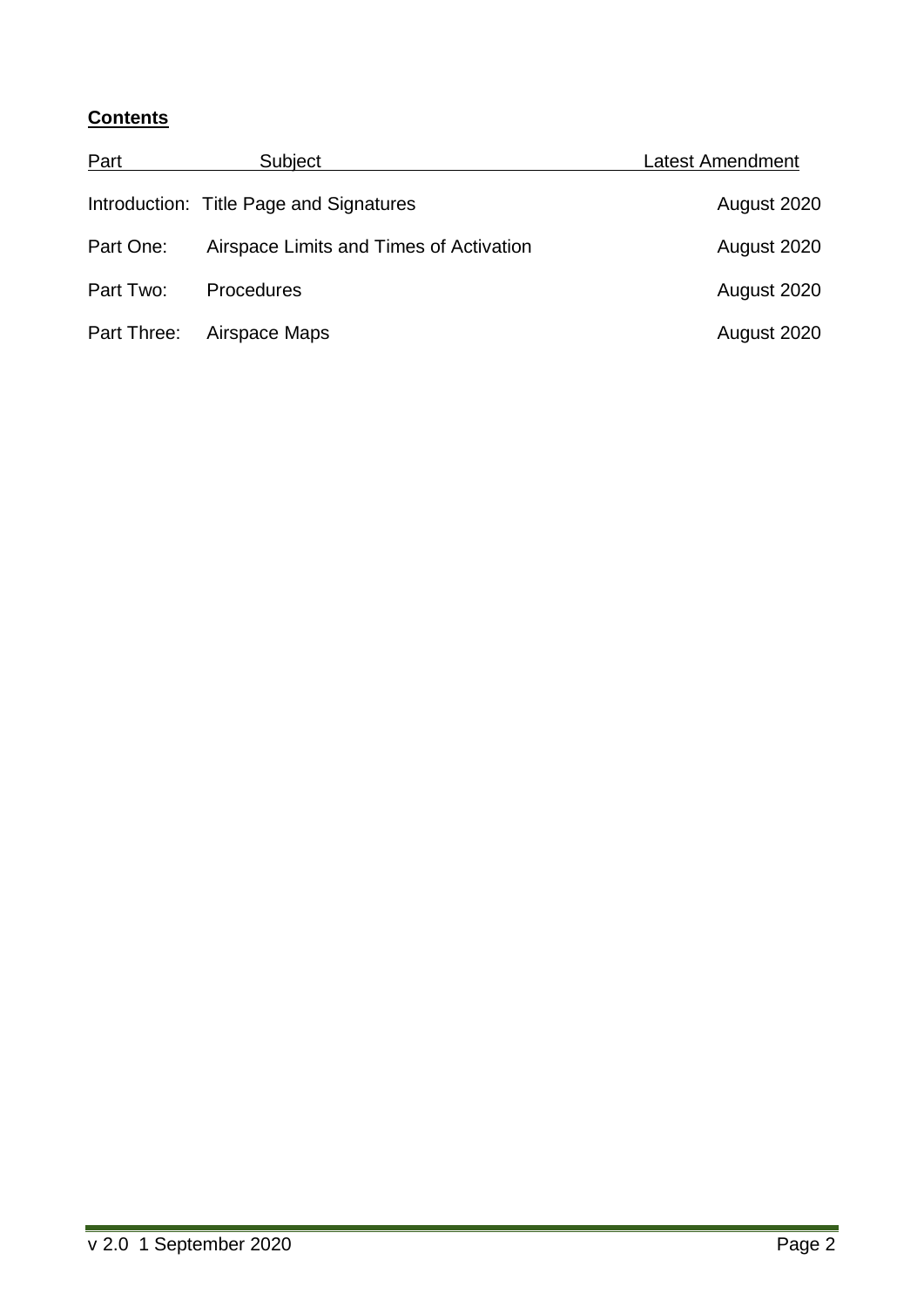## **A LETTER OF AGREEMENT (LoA) BETWEEN EXETER ATC and DEVON and SOMERSET GLIDING CLUB**

#### **1. Introduction**

Exeter Airport is the busiest regional airport in the southwest of the UK. It operates within a 2.5nm radius ATZ with an overlying airway, base FL65 and is marked on aeronautical charts as an aerodrome having one or more instrument approach procedures (IAPs) outside controlled airspace. The chart recommends that "pilots intending to fly within 10nm of any part of the IAP symbol are strongly advised to contact the aerodrome ATSU."

Devon & Somerset Gliding Club (DSGC) has operated from North Hill airfield since 1967. The airfield is 9nm north east of Exeter Airport and 5.5nm from the final approach track to Runway 26 at its closest point. More than fifty gliders, two motor gliders and one towing aircraft are based at North Hill and DSGC routinely operates four days per week and often seven days a week throughout the summer, with up to 100 movements per day. The airspace within 5nm of North Hill is therefore very busy, particularly throughout the soaring season of March to September, with training flights, local soaring and pilots preparing to fly cross country.

This LoA records the understanding between DSGC and Exeter ATC that gliders from North Hill will not fly close to the final approach track to Runway 26 at Exeter, nor within the same airspace as the published NDB 'EX' hold, without making radio contact.

This LoA defines the southernmost limit where DSGC gliders do not need to make radio contact with Exeter ATC, whilst operating within the existing class G airspace, and the procedures for radio equipped gliders to operate south of this limit. Although it is suggested that whenever possible radio contact should be made with Exeter ATC when operating within a mile of this limit.

## **2. Procedures**

1. The responsibilities and procedures to be employed by Exeter ATC, the DSGC and the pilots of aircraft operating in accordance with the LoA are detailed in this Agreement as follows: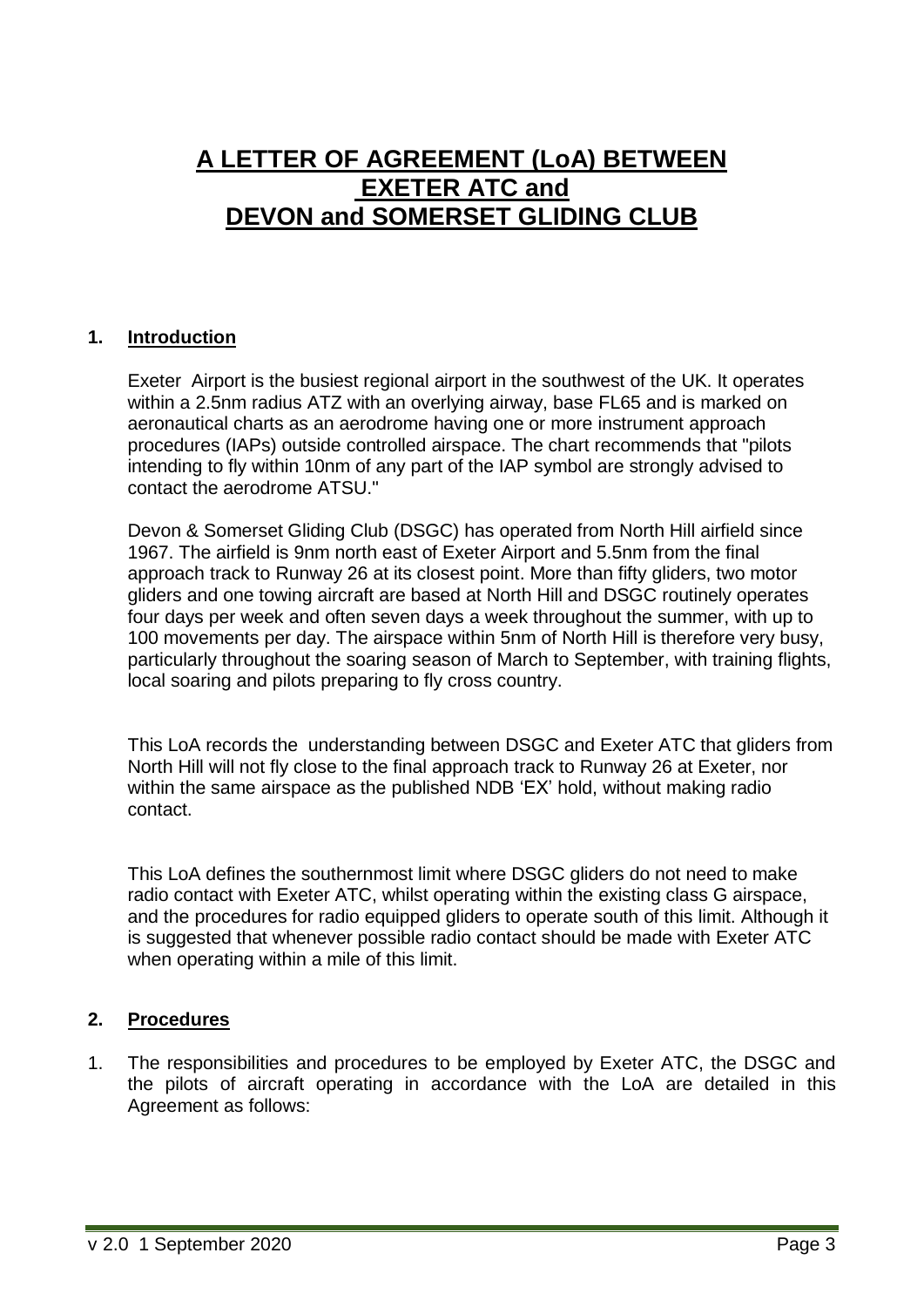| Part One:   | Lateral limits<br><b>Vertical limits</b><br>Times of activation                                                                                    |
|-------------|----------------------------------------------------------------------------------------------------------------------------------------------------|
| Part Two:   | Notification and activation procedures<br>Activity status display<br>Procedures for gliders<br>Separation and Traffic information<br>De-activation |
| Part Three: | Airspace Maps                                                                                                                                      |

#### **3. Application and Review of the Letter of Agreement**

- 1. Permanent amendment to, or withdrawal of, this Letter of Agreement is to be effected only with the written consent of the signatories or their successors.
- 2. This Letter of Agreement becomes effective at 0001 on 1st September 2020.
- 3. This LoA shall be reviewed annually or sooner when considered necessary by either party. The method of review shall be acceptable to both parties.
- 4. This LoA shall be re-signed on 1st September 2021 and every 2 years thereafter.
- 5. Exeter Airport has identified and proposed a requirement to change the existing airspace to assist ATC in providing enhanced levels of information to aircraft in and out of the airport.

As the proposal develops it is agreed that it may be necessary to amend the procedures in this LoA (e.g. airspace limits, introduction of frequency monitoring SSR codes).

#### **4. Parties to the Agreement**

1. It is hereby declared that the parties to the said Agreement are Exeter ATC and Devon and Somerset Gliding Club.

Original signed Original signed

Mr D Burrows Mr S Procter

Air Traffic Services Manager Chief Flying Instructor

Exeter Airport Devon and Somerset Gliding Club

Dated: 18th August 2020 Dated: 23 - 8 - 20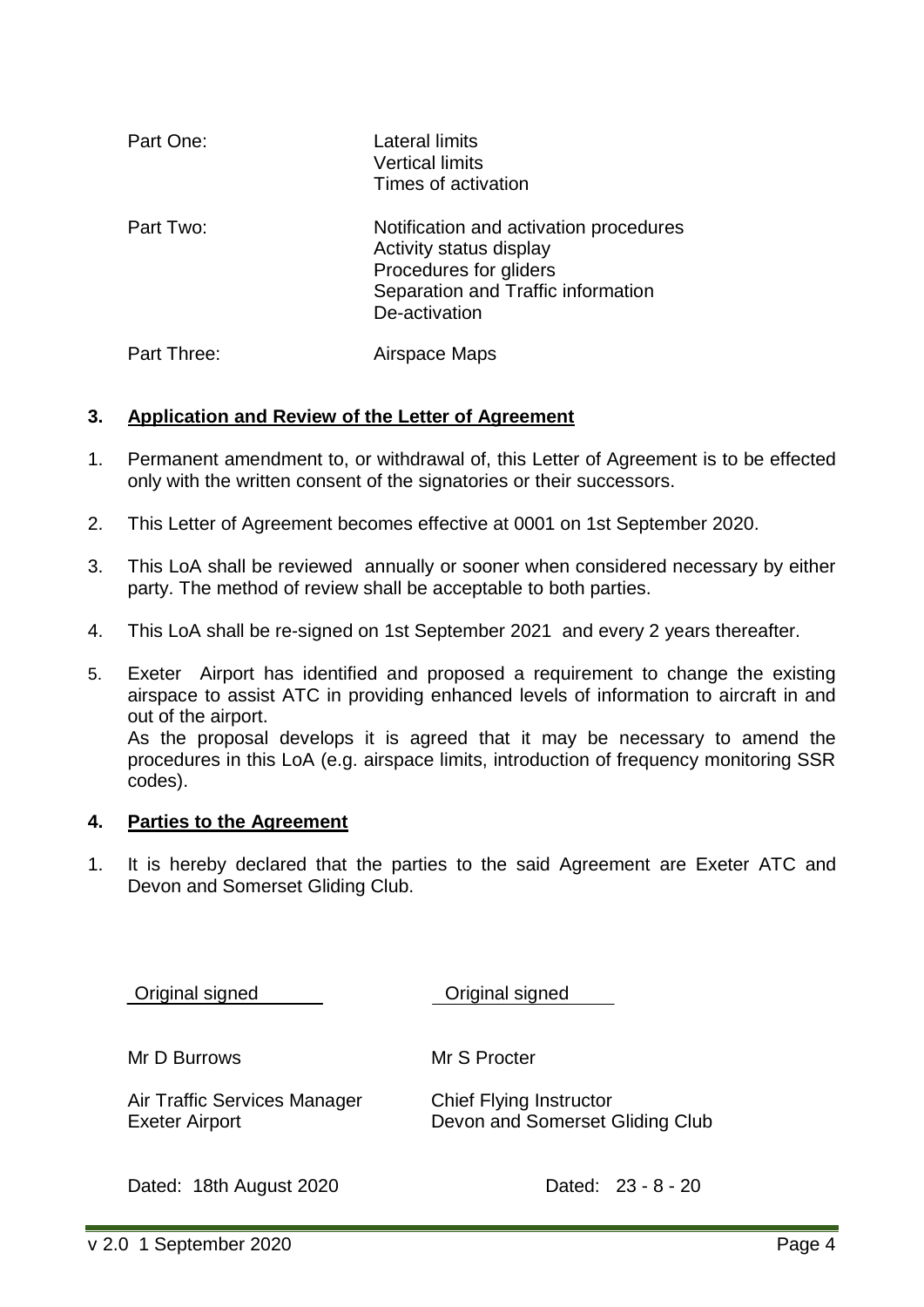## **PART ONE**

**1.0** This Letter of Agreement (LoA) is to be mutually beneficial to both parties involved. Gliders launching from North Hill, participating in competitions or otherwise complying with this LoA shall adhere to the airspace limits as follows:

#### **1.1 Lateral Limits**

The southernmost limit where DSGC gliders do not need to make radio contact with Exeter ATC, whilst operating within the existing class G airspace is:

- a) From Monkton (east of Honiton) following the A30 westward until Feniton
- b) From Feniton following the railway line westward to the Exeter ATZ

#### **1.2 Vertical Limits**

 DSGC gliders operate in the existing Class G airspace and the vertical limits are the bases of the existing controlled airspace

#### **1.3 Times Of Activation**

 Notice of DSGC flying operations taking place shall be given to Exeter ATC (01392 369646) before flying commences and will cease at official night or at any other pre notified time contained within activation phone call.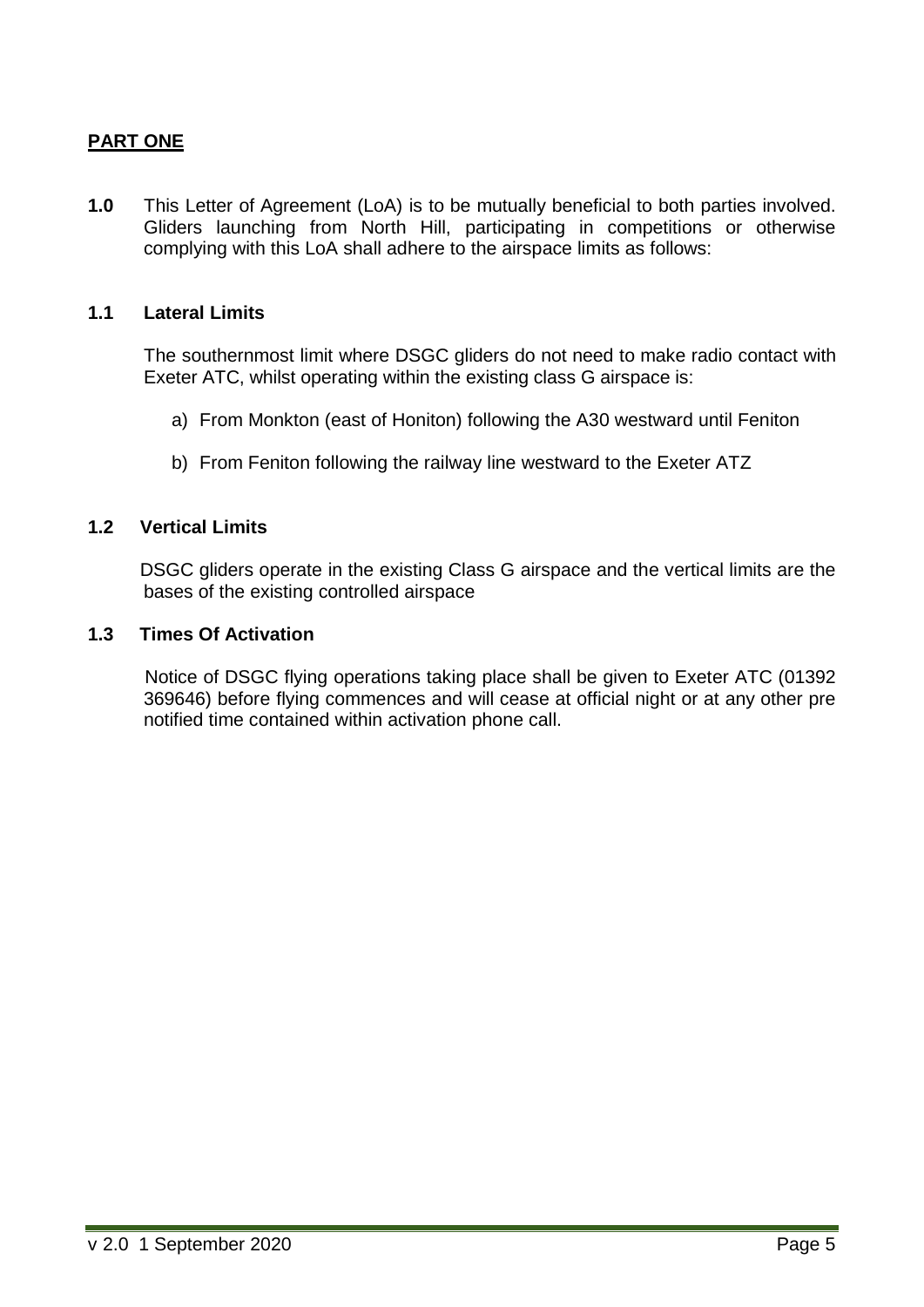#### **PART TWO**

#### **1.0 Notification and Activation**

1.1 Notice of DSGC flying operations taking place may only be activated by one of the following authorised persons:

a) Director of a regional or national gliding competition;

b) The Duty Instructor or authorised deputy of Devon and Somerset Gliding Club

1.2 The authorised person will advise Exeter ATC of activation by telephone (01392 369646) and pass details of the planned activity. The authorized person will advise Exeter ATC of subsequent changes to the planned activity (e.g. change of maximum operating level).

1.3. Exeter ATC shall note the details on the Information Display Screens.

1.4 Exeter ATC shall ensure that aircraft on frequency in the vicinity of North Hill are issued with appropriate traffic information on the glider operations.

1.5 Exeter ATC, the nominated clubs and competition directors shall retain records of each occasion that DSGC flying operations have been notified. This shall form an official record of compliance with this agreement.

#### **2.0 Activity Status Display**

2.1 The activity status of the DSGC flying operations shall be clearly displayed at appropriate radar consoles on the Information Display Screens.

## **3.0 Glider Procedures**

3.1 All pilots flying out of North Hill will be briefed on the details of the agreement and will be expected to comply with its requirements. This LoA will be posted on the Club website, in DSGC pilots' notes and on the Clubhouse noticeboard. Pilots are encouraged to contact Exeter ATC to advise of their presence.

3.2 Glider pilots should not cross the southern limiting line without first calling Exeter Approach on radio channel 128.980 to advise of their location and intentions.

3.3 Glider pilots flying within 1nm, to the north, of the southern limiting line should, whenever possible, contact Exeter Approach on radio channel 128.980 to advise of their location and intentions.

3.4 Glider pilots will not enter the Exeter ATZ without first calling Exeter Approach on radio channel 128.980 to advise of their location and intentions, and then only with a specific clearance.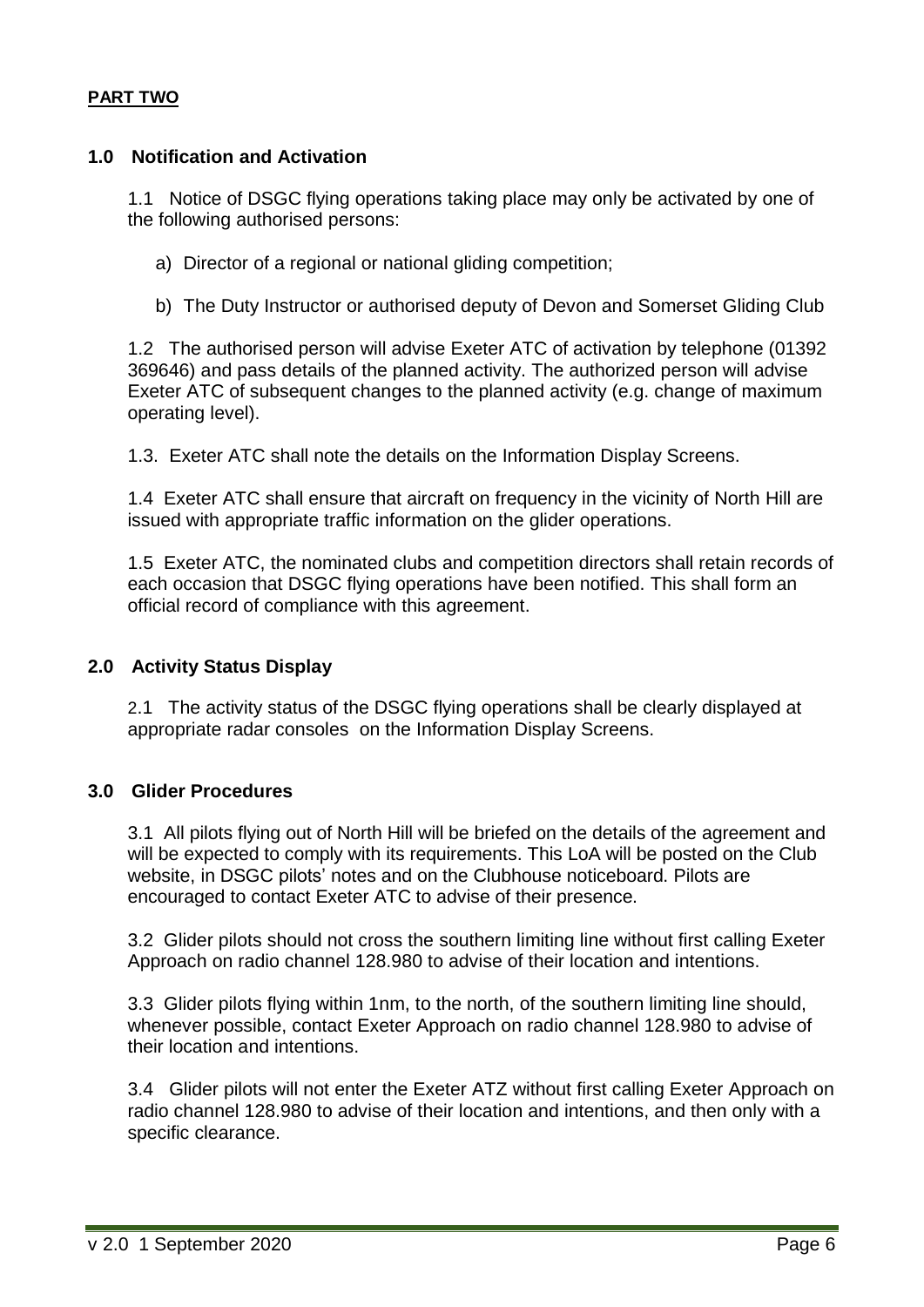3.5 Glider pilots intending to fly in the area of the published 'EX' NDB holding pattern are strongly advised to call Exeter Approach on radio channel 128.980 to advise of their location and intentions.

3.6 Pilots of non-radio equipped gliders should familiarise themselves with this agreement to ensure they do not operate in areas where they may come into confliction with Exeter traffic.

3.7 Nothing in this Letter of Agreement shall preclude individual glider pilots from requesting an air traffic control service as per normal aviation practice.

3.8 The contents of this LoA shall apply to all gliders, motor gliders and powered aircraft operating under the procedures of DSGC.

## **4.0 Separation and Traffic Information**

4.1 Once DSGC flying operations have been notified, Exeter ATC should issue traffic information to aircraft operating within five miles of North Hill airfield.

4.2 DSGC pilots operating out of North Hill airfield are flying in Class G airspace and are continually aware that this airspace is used for many other aviation activities, and a good lookout is very high priority.

## **5.0 De-activation**

5.1 Following activation, Exeter ATC shall assume that DSGC flying operations will continue until official night or the pre-notified time (whichever is earlier).